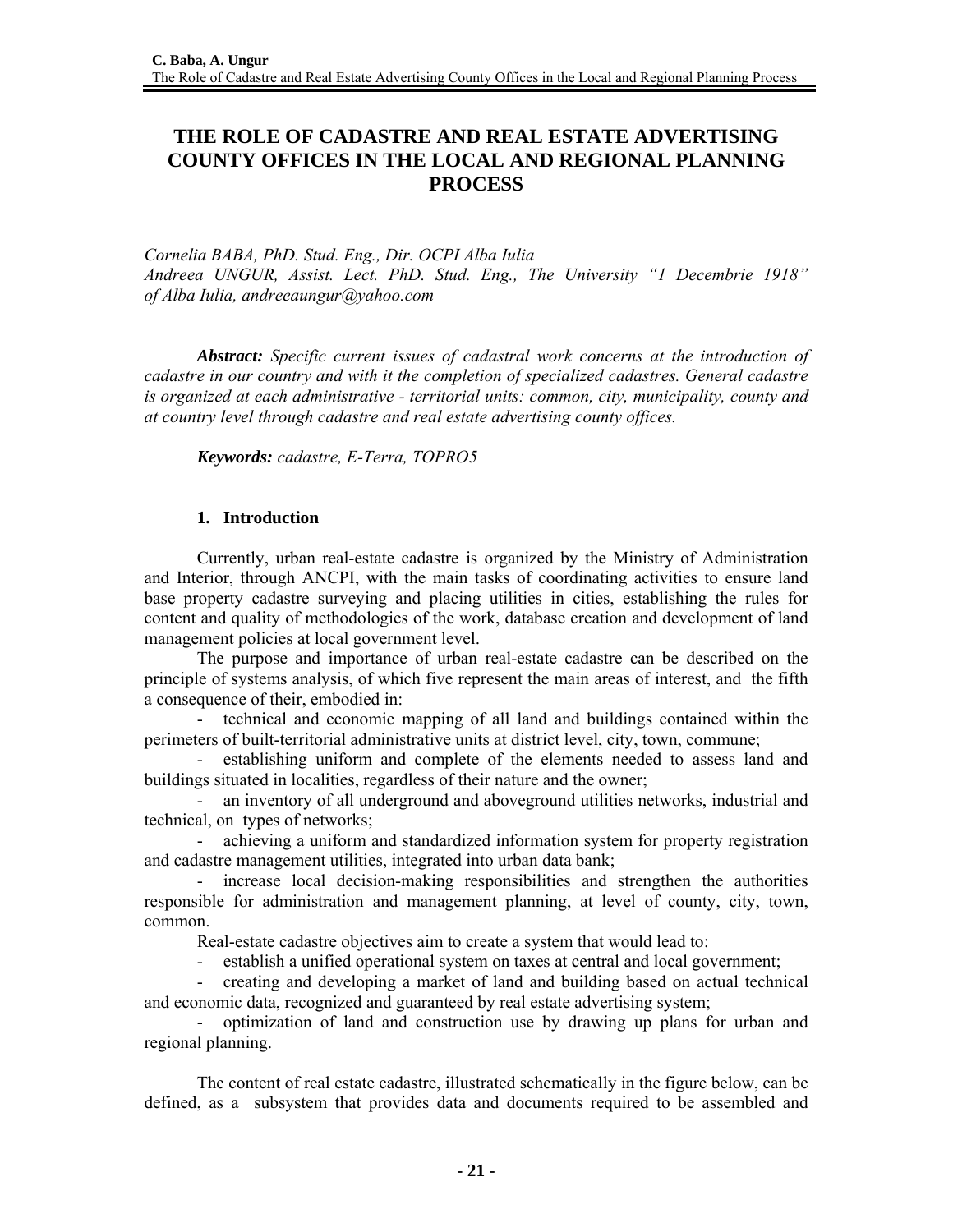integrated into the general cadastre

Starting from the general cadastre basic entities: parcel, building, owner and the and from the data and documents which he achieve (land register of parcels, alphabetical index of owners and their address, land register of owners, bodies register property, cadastral plan), the real estate cadastre aims in expanding their following additional types of information:

- information of the parcel;
- information about construction.



Fig. 1. The real estate cadastre components

#### **2. The Geographic Information System**

Geographic Information Systems (GIS) is an essential component of informatic systems that find their place and importance in the management and leadership activities. His role is to prepare and deliver spatial information necessary for automatic management of cadastral data.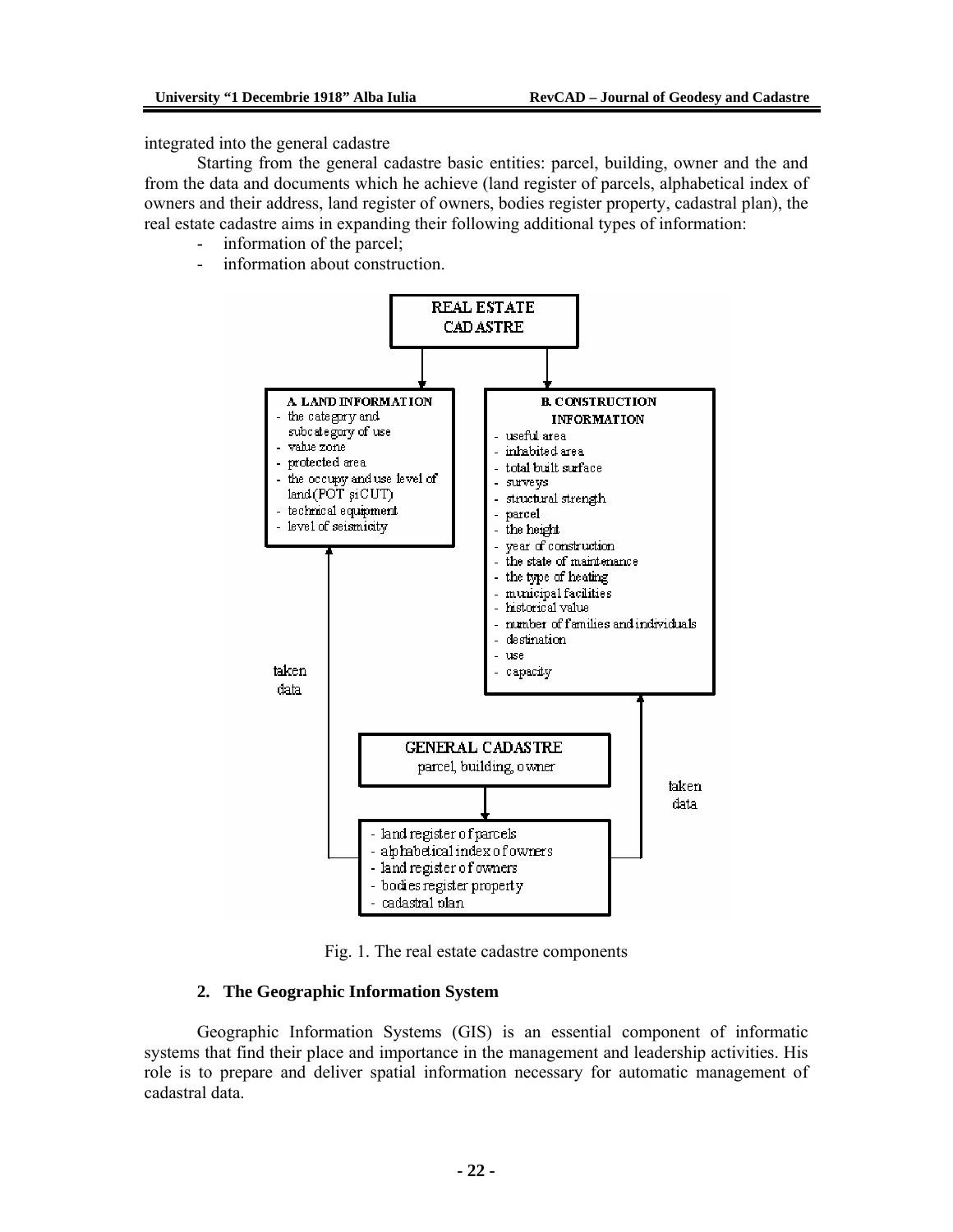Organization which coordinates and carries out GIS activity will provide quality information to all of which contribute to achieving an efficient and quality communication environment.

GIS is a technology that allows that an unlimited number of information to be linked or matched depending on their geographic location.

Together with a digital map, GIS allows viewing at local community or regional level, of information obtained by analyzing different data types: demography, pollution, income, education, soil type, land occupancy the construction of various types, preferences for television programs, number of internet users etc.

Correlateing the above types of information, using GIS technology, enables efficient analysis, analysis that can be as high quality decision support. It is clear therefore that the effect of using a geographic information system in government is deeply, being at the same time the one of the basic supports for sustainable development of local communities.

A modern geographical information system should provide the following types of functionality:

- statistical analysis and spatial analysis of areas defined by the user;

- analysis of critical path, with the ability to calculate distances and to choose the most efficient routes, according to available information existing in the spatial database;

- CAD facilities, opportunity to generate plans and sketches three-dimensional models, including built-up areas, architectural models;

- possibility to define, design, develop and analyze utility networks and the possibility to monitor or simulate their operation;

- possibility of using Global Positioning System (GPS) to position various objects of urban spatial database, including the possibility monitoring of vehicles;

- standard features of a database, including their spatial component: sorting, query, the connection, addition, correction, updateing;

- inserting, updating and analysis of cadastral data;

- spatial analysis as a decision support;

- multimedia facilities (the possibility of assigning a spatial element attributes as image and audio type);

- ability to develop expert systems, allowing automation of some activities with high level ol repetitivity;

- opportunities for spatial modeling, simulation, prediction.

# **3. The role of cadastre and real estate advertising county offices in implementing a Geographic Information Systems**

The role of cadastre and real estate advertising county offices is to provide the following:

- for performing measurements OCPI Alba can provide the coordinates of the triangulation points (orders I-V ) within county;

- ortofotoplans;

- cadastral plans at a scale of 1: 1000 and 1: 2000 inside localities, 1: 5000 and 1: 10000 for terrain localities,

- the maps of land books;

- the final parceling plans for some territorial administrative units registered in Annex 1;

specialized cadastre for next localities: Aiud - an area of 158,66 hectares, Ocna Mureş - 219,37 hectares, Sebeş - 876,74 hectares and Alba Iulia – 1003,59 ha;